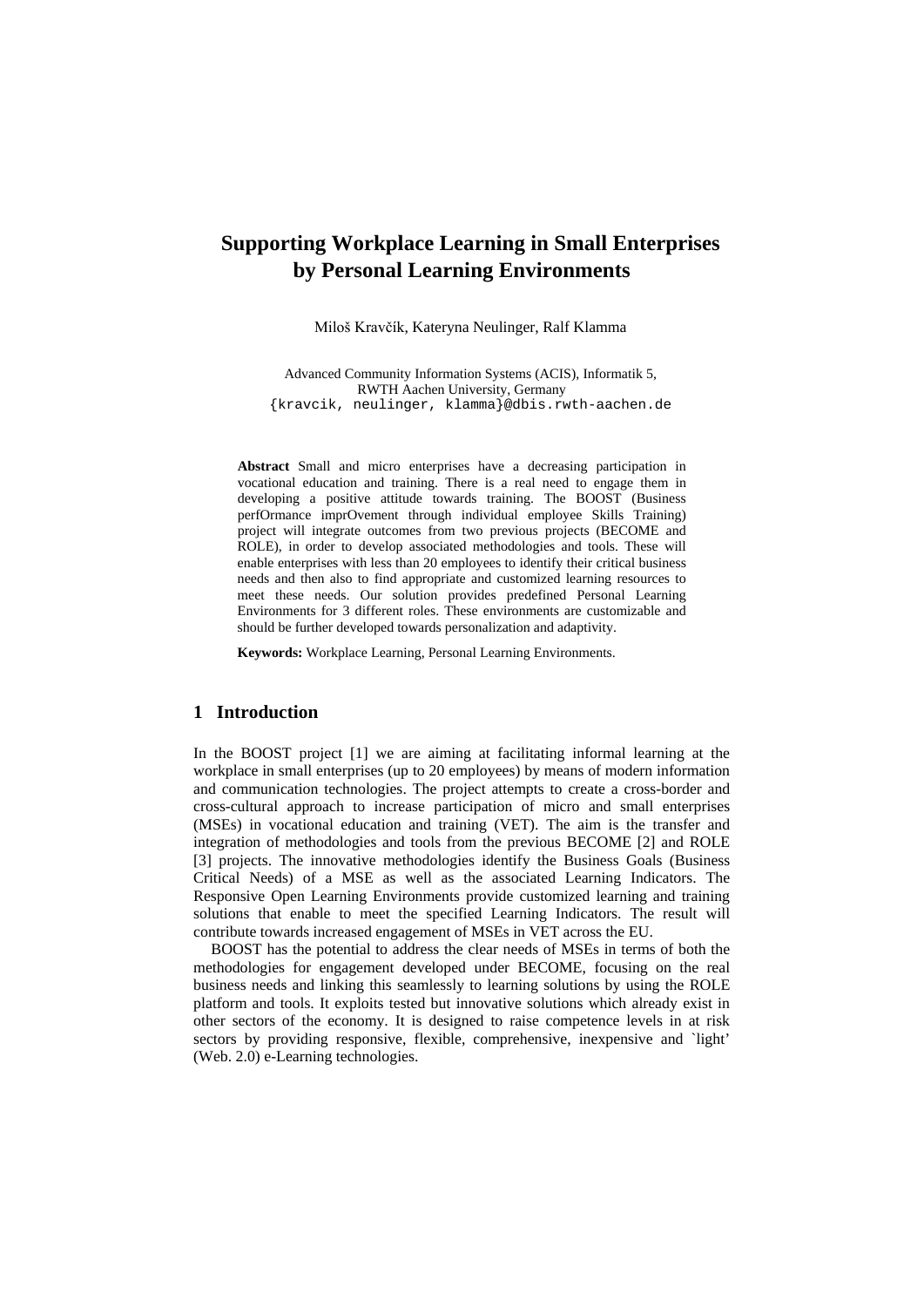The most important results will be the technical prototype and platform, which are based on an innovative methodology. At least 15 case studies are planned, in order to evaluate the prototype. More than 40 small enterprises will be involved and over 100 individual employees will test the tools, which will enable to identify their skill gaps and fulfill the business critical demands. At the end of the project (in September 2015) a conference for training providers, business networks, and policy makers will take place in Aachen. A suitable sustainability strategy for project outcomes will be developed too.

The developed system will integrate assessment of business critical needs with provision of training and learning solutions. The needs will be identified by methodologies from the BeCome project. The customized learning solutions will be provided via the ROLE project platform and tools. This project will take the key features and benefits of both and integrate them to meet the market need. The aim is to support employees in training activities and to facilitate their personal development.

#### **2 Expected Impact on the VET System**

In Germany a major aim is to increase the number of people who participate in lifelong learning (LLL). A new education policy target has been proposed by experts: increasing the participation of people between the ages of 25 and 64 in lifelong learning to 80% by 2015. Our solutions should support especially management of personal competence development.

As mostly small enterprises are unable to provide training, we are focusing on them. Our approach aims at integrating learning in their work processes, providing them with suitable instruments for business analytics and development of human resources. Our experience from previous projects has shown that in a business context, there are complex requirements and restrictions, like the contrasts between openness versus data security, different targets (the company versus the individual), or the implementation strategy. Nonetheless, the feedback from the evaluation remains very positive.

The German economy is based on skilled work, so companies require well qualified workers. But demographic change is leading to a shortage of these people, including scientific and engineering occupations. Therefore our target group consists of small IT firms, which can benefit from the proposed e-learning solutions. In addition, they should be able to overcome usual initial resistance and adopt new software systems more easily, as it is quite natural for them.

This proposal is a unique chance to disseminate the outcomes of recently successful projects and customize them for the special requirements of small enterprises. The provided solutions support personal competence development at the workplace in all phases, i.e. planning, learning, ad reflecting. They help to identify business critical needs and skill gaps of the employee. Then they can recommend learning resources from existing repositories as well as suitable peers in communities of practice. In addition, these tools also monitor progress and visualize relevant performance indicators, supporting self-reflection.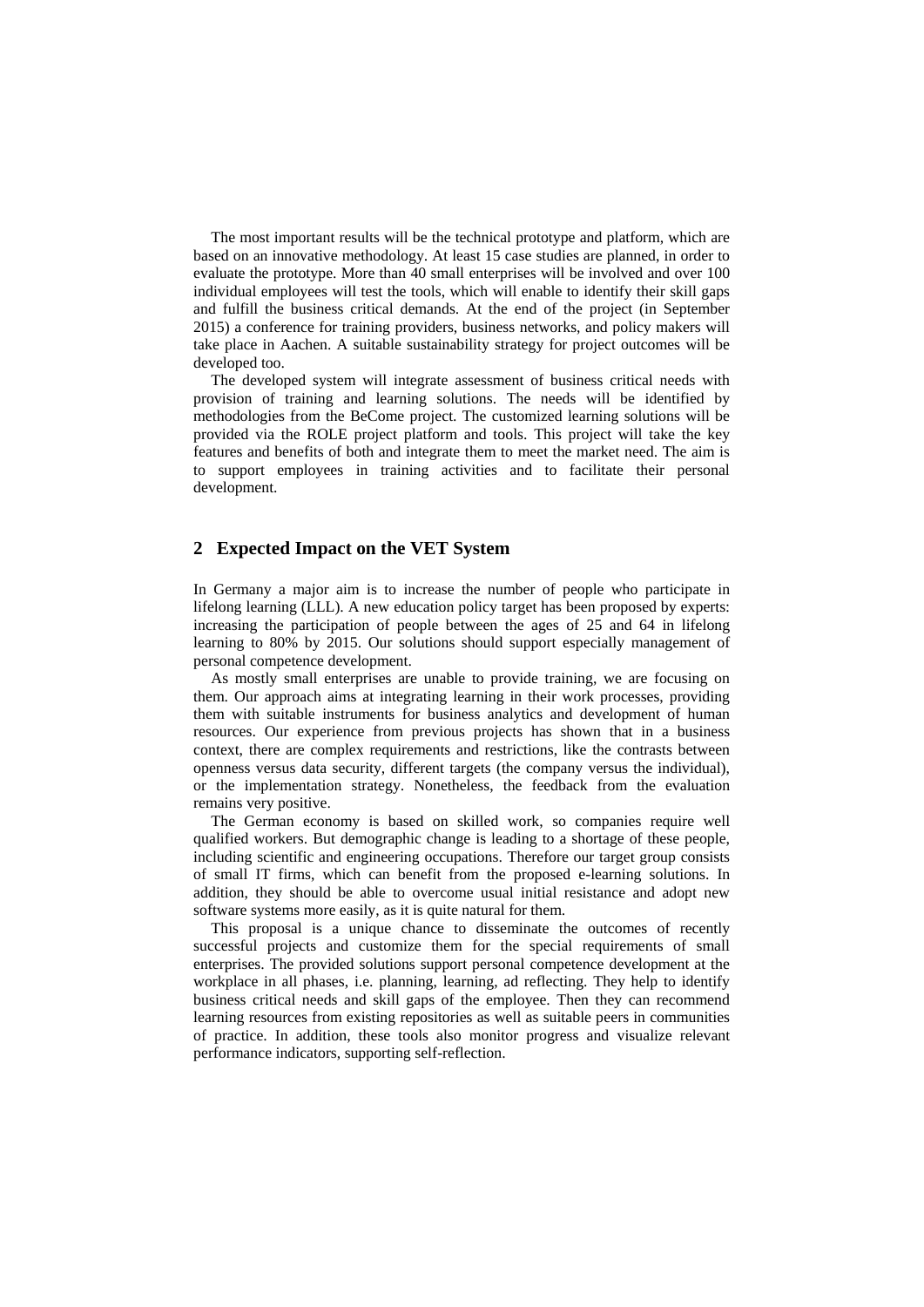# **3 BOOST Technical Prototype**

Our technical prototype should provide the following functionality:

- 1. Identification of the main challenges (competence gaps) for training (learning) in the company
- 2. Planning of training (learning) for individual employees (setting up learning objectives)
- 3. Providing suitable training (learning) opportunities for employees
- 4. Monitoring of (competence development) progress of the company and of individual employees

Based on the outcomes of previous projects, we have identified quite clearly the functional requirements for competence management:

- 1. Specification of relevant Business Goals (BGs high level competences) and their priorities
- 2. Assignment of Learning Indicators (LIs concrete competences) to each BG
- 3. Assignment of Learning Resources (LRs e.g. documents, tools, peers) to LIs (facilitated by search functionality)
- 4. Assignment of relevant BGs and LIs to employees
- 5. Setting up target LI (proficiency) levels for the employee, considering also time scales
- 6. Assessment of the start and current LI (proficiency) levels for the employee
- 7. Monitoring the training progress in the company and also of each employee (considering also time scales)

On the other hand, the functional requirements for the learning support are still relatively vague, as they will be more domain dependent:

- 1. Community support sharing experience, communication, collaboration
- 2. Domain specific support training (learning) and assessment
- 3. Annotation (ranking) of learning resources assigned to LIs
- 4. Considering learning styles of individuals

These functional requirements imply a hierarchical data model consisting of:

- 1. Business Goals
- 2. Learning Indicators
- 3. Learning Resources

We distinguish 3 different user roles that have different characteristics and requirements: Manager (e.g. business manager, business advisor or consultant), Trainer (e.g. training manager, learning facilitator) and Employee.

Manager specifies BGs for the company, decides which BGs are urgent and which of them are relevant for which employee. Moreover, this role can also assess employees and monitors their learning progress.

Trainer describes LIs for selected BGs and the relevancy of LIs for individual employees, recommends LRs for the LIs, and chooses relevant Learning Repositories, where additional LRs can be found.

Employee gets an overview of BGs and LIs assigned to her, together with the recommended LRs. According to the descriptions of LIs she can search for additional LRs in the predefined Learning Repositories and add them to her portfolio. She can also access the selected LRs in order to learn. Finally, she can monitor her learning progress.